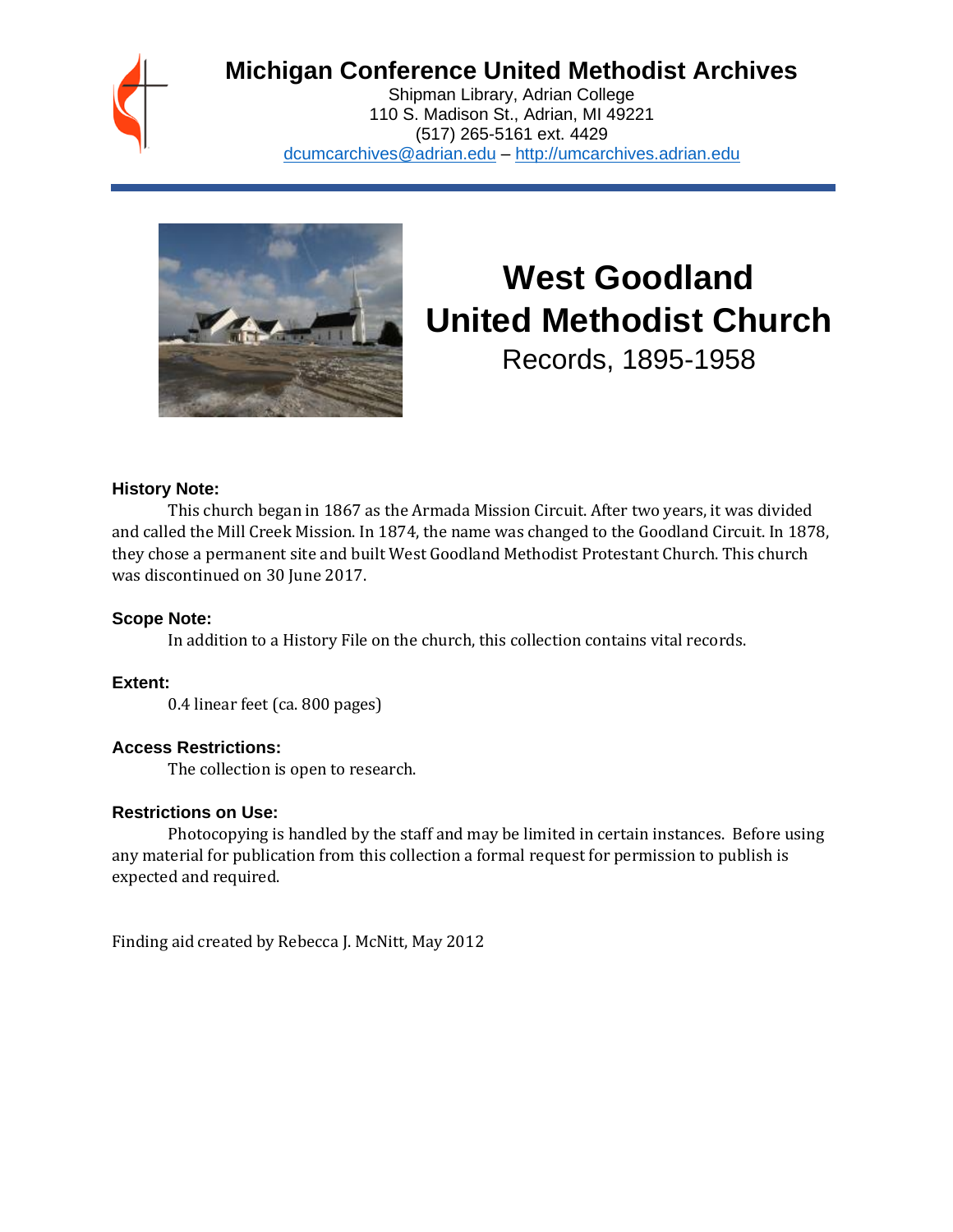#### **Appointments List**

- 1867-1868: To be supplied
- 1868-1870: Peter Hicks
- 1870-1871: Adam Glazier
- 1871-1872: George W. Carter
- 1872-1873: John M. Thompson
- 1873-1875: Peter R. Snyder
- 1875-1877: James F. Emerick
- 1877-1878: John J. Mills
- 1878-1880: Jesse M. Crandall
- 1880-1881: John J. Mills
- 1881-1882: William Bradley
- 1882-1884: William J. Eastlake
- December 1884-April 1885: Benjamin F. Wright (dismissed)
- 1885-1886: To be supplied
- 1886-1888: Frederick Traver
- 1888-1889: William H. Cole
- 1889-1891: Elias M. Butler
- 1891-1893: John J. Beatty
- 1893-1895: Lester Clark
- 1895-1897: John W. Saxbee
- 1898-1899: Edson W. Cooper
- 1899-1900: Robert Rutledge
- 1900-1901: Charles W. Gray & Susan C. Gray
- 1901-1903: Andrew Caldwell
- 1903-1904: Howard J. Hescott & R.C. Crossman
- 1904-1905: Howard J. Hescott
- 1905-1906: Owen C. Carlile
- 1906-1908: William C. Helmbold
- 1908-1909: John W. Saxbee
- 1909-1912[: Charles I. Bragg](http://umcarchives.adrian.edu/clergy/braggci.php)
- 1912-1914: Herbert H. Cheney
- 1914-1916: Ruel C. Powell
- 1916-1918: William E. Prowse
- 1918-June 1920: Thomas G. Raber
- June 1920-1920: Mical R. Saigeon
- 1920-1922: Donald Clarence Turbin
- 1922-1924: John C. Davis
- 1924-1926: Guy Schermerhorn
- 1926-1927: James A. Hudgins
- 1927-1928: George H. Lahr
- 1928-1933: John M. McLucas
- 1933-1936: Harry V. Clark
- 1936-1939: Richard E. Bachus
- 1939-1940: Horace N. Freeman
- 1940-1943: Robert J. Chase
- 1943-1944: George W. Hoffman
- 1944-1951: Elizabeth Mary Rowley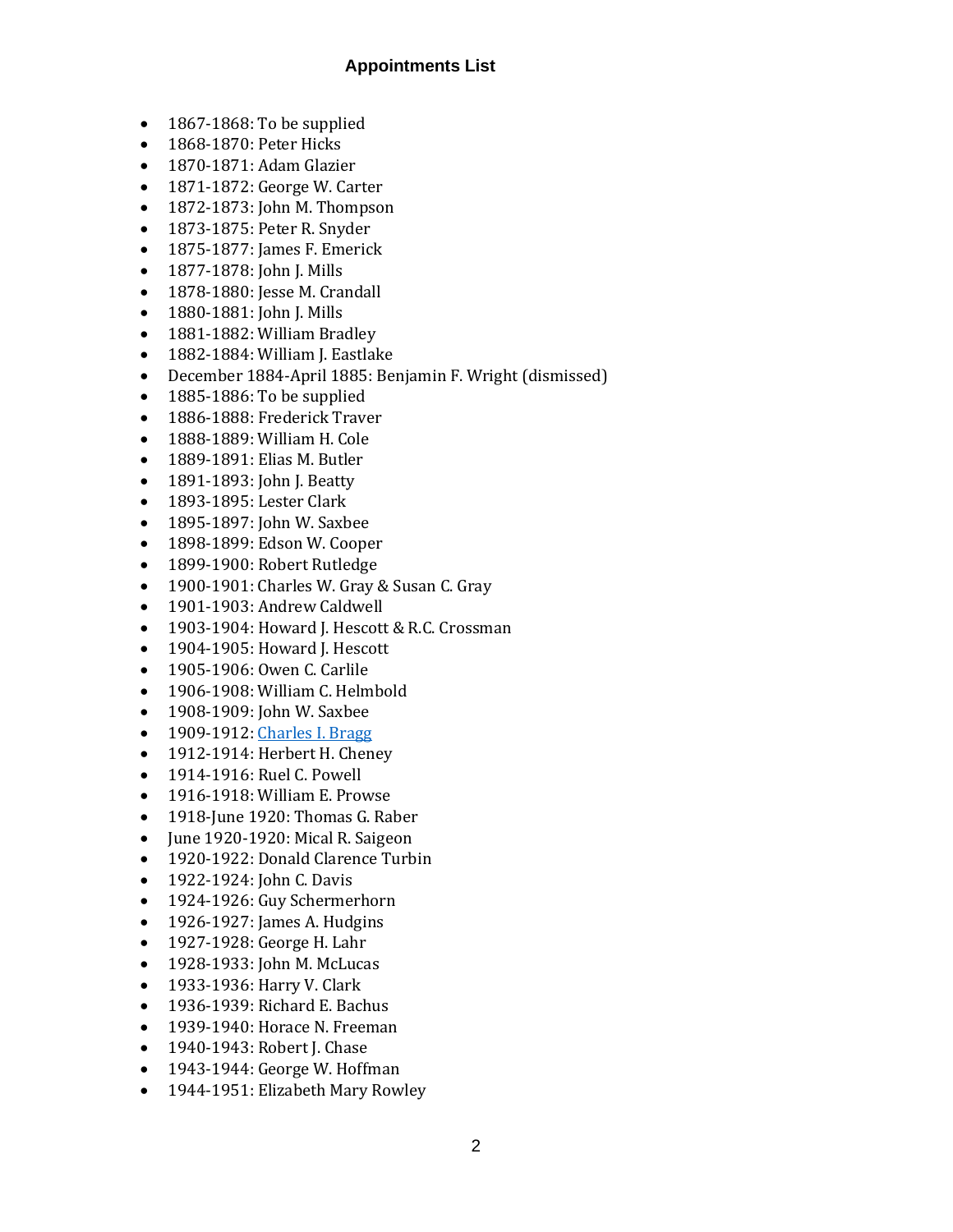#### **Appointments List**

- 1951-1952: Luman W. Bishop
- 1952-1956: Edith Marie Fenton
- 1956-1957: Herman A. Hudgins
- 1957-1964: Mabelle Eldred Bell
- 1964-1968: Verne W. Blankenburg
- 1968-1974: Willard A. King
- 1974-1975: H. Reginald Cattell
- 1975-1980: Lawrence C. Brooks
- 1980-1989: Donald J. Daws
- 1989-1998: James A. Govatos
- 1998-2002: Colin P. Stover
- 2000-March 2002: Rodney L. Sanderson-Smith (Associate)
- 2001-2002: Jimmy S. Barnett & Pamela K. Barnett (Associates)
- 2002-December 2005: Jimmy S. Barnett & Pamela K. Barnett
- January 2006-2010: Pamela K. Barnett
- 2010-2013: Donald J. Mosher Jr.
- December 2013-June 2017: Laurie M. Koivula